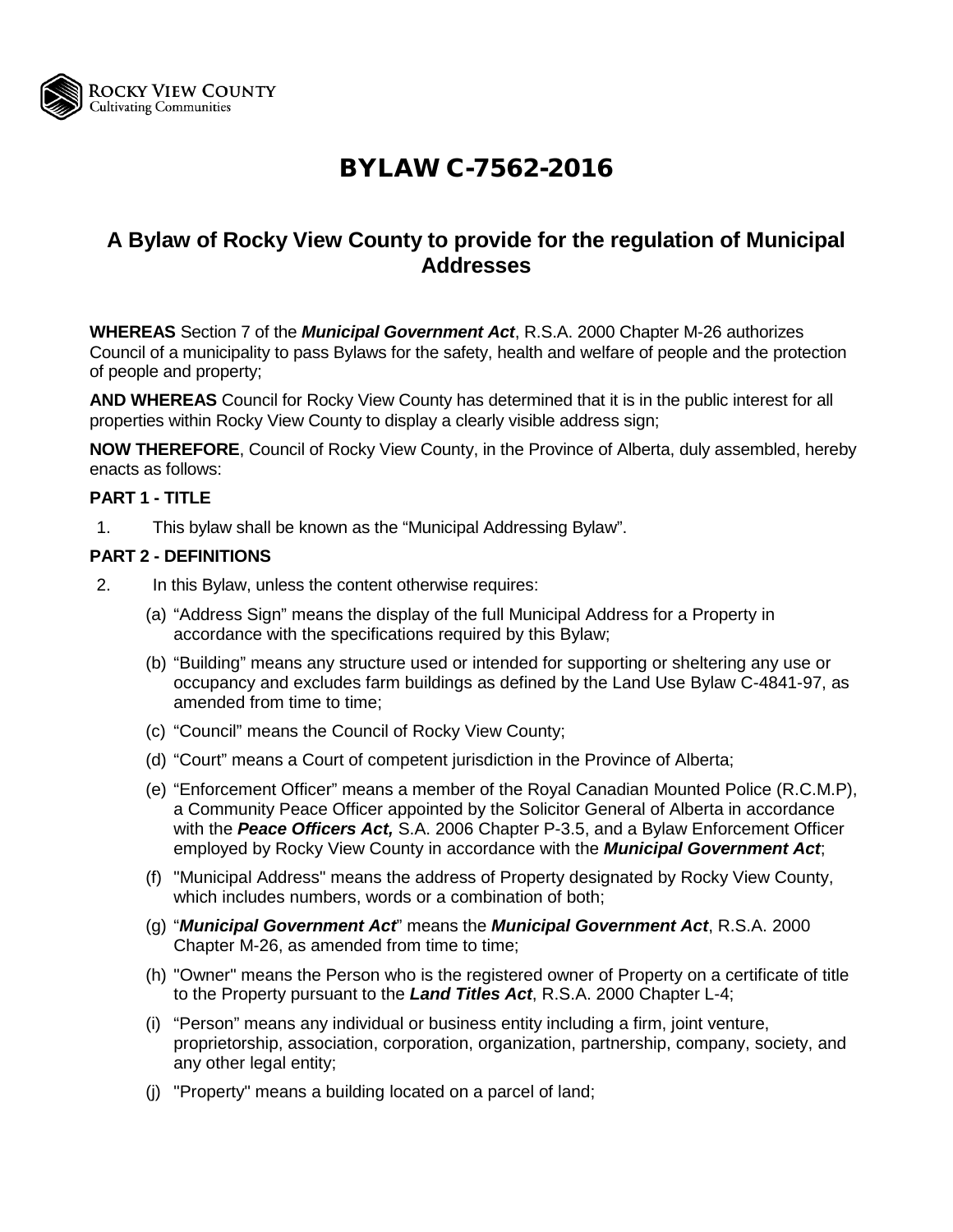- (k) "*Provincial Offences Procedures Act*" means the *Provincial Offences Procedures Act,* R.S.A. 2000 Chapter P-34, as amended from time to time;
- (l) "Road" means the public Road, highway, street, avenue, boulevard, crescent or other thoroughfare which provides primary access to the Property;
- (m)"Rocky View County" means Rocky View County as a municipal corporation established pursuant to the laws of the Province of Alberta and the area within the jurisdictional boundaries of Rocky View County, as the context of this Bylaw so requires;
- (n) "Violation Ticket" means a ticket issued pursuant to Part 2 of the *Provincial Offences Procedures Act*, RSA 2000 Chapter P-34.

#### **PART 3 - APPLICATION**

- 3.1 Rocky View County shall designate a Municipal Address for all Property within Rocky View County.
- 3.2 The Owner of a Property, where the building setback is 15 metres or more from the Road, the building is not visible from the Road, shall display an Address Sign at the entrance to the Property such that the Address Sign is clearly visible from the Road at all times. The Address Sign shall be located entirely within the boundaries of the Property on a panel in accordance with the following specifications:
	- (a) the panel is to be light reflective and not less than 8 inches by 12 inches in size;
	- (b) each number and letter mounted on the panel shall have a minimum size of 2.75 inches in height; and
	- (c) the letters and numbers must be in contrasting colours to the panel.
- 3.3 The Owner of a Property, where the building setback is less than 15 metres from the Road and is visible from the Road, shall display an Address Sign clearly posted in a conspicuous place on the Property, at a height no higher than the first storey of any building on the Property, such that the Address Sign is clearly visible from the Road at all times. The Address Sign shall be in accordance with the following specifications:
	- (a) each letter and number of the Municipal Address shall have a minimum size of 3 inches in height; and
	- (b) the letters and numbers must be in contrasting colours to the background.
- 3.4 In all cases, the Owner is responsible to ensure that the Municipal Address of a Property is displayed, either permanently or temporarily on the Address Sign, prior to the commencement of any construction on the Property.
- 3.5 In all cases, where there are multiple buildings on a Property for which a Municipal Address has been designated, the Address Signs shall be plainly visible at the property line at the entrance of the Property.

#### **PART 4 - OFFENCES**

- 4.1 No Person shall:
	- (a) fail to post a Address Sign as required in this Bylaw;
	- (b) fail to display an Address Sign with specifications less than those described in this Bylaw;
	- (c) deface or remove an Address Sign from any Property;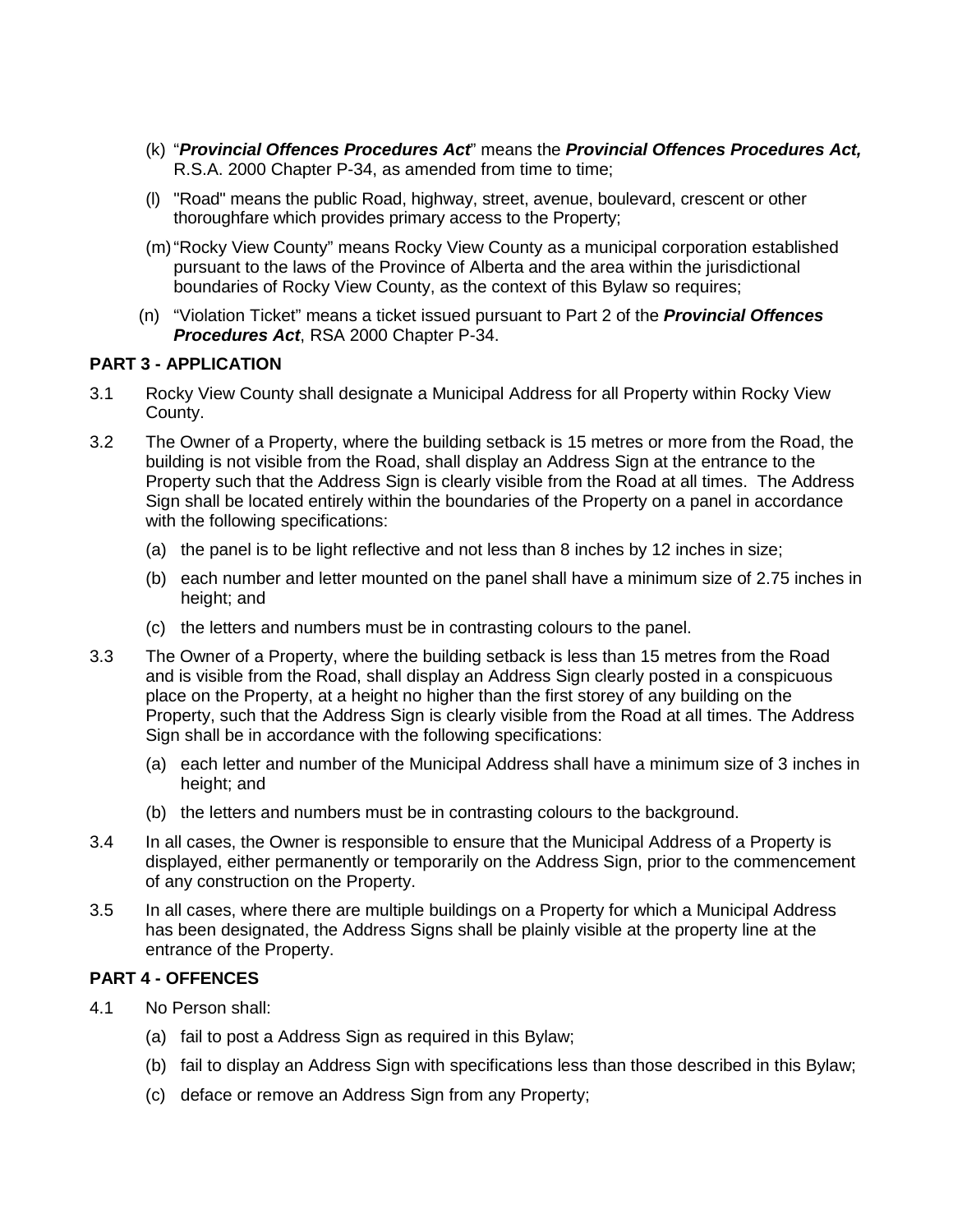- (d) obstruct or permit the obstruction of any Address Sign by any natural or man-made object whether temporary or permanent in nature;
- (e) obstruct or interfere with an Enforcement Officer in the performance of his/her investigation and lawful authority to enforce this Bylaw.

#### **PART 5 - GENERAL PENALTY PROVISION**

- 5.1 Any Person that violates any provision of this Bylaw is guilty of an offence and is liable, upon conviction, to a fine in an amount of not less than that established in this Bylaw and not exceeding \$10,000.00, or in default of payment of the fine, to imprisonment for a period not exceeding one year, or to both fine and imprisonment in such amounts.
- 5.2 Where contravention of this Bylaw is of a continuing nature, a contravention constitutes a separate offence for each day or part day on which the offence continues.

#### **PART 6 - ENFORCEMENT**

- 6.1 Enforcement Officers are designated officers within the meaning of the *Municipal Government Act* with respect to inspecting Property, remedying, enforcing or taking other necessary action in relation to the enforcement of this Bylaw and are hereby authorized to take any such inspections, remediation, enforcement or action.
- 6.2 Where an Enforcement Officer has reasonable and probable grounds to believe that a Person has violated any provision of this Bylaw, the Enforcement Officer may commence Court proceedings against such Person by:
	- (a) issuing the Person a Violation Ticket pursuant to the provisions of Part 2 of the *Provincial Offences Procedure Act*; or
	- (b) swearing out an Information and complaint against the Person.
- 6.3 Where an Enforcement Officer issues a Person a Violation Ticket in accordance with Part 6.2(a) of this Bylaw, the Enforcement Officer may either:
	- (a) allow the Person to pay the minimum and specified penalty established in "Schedule A" for the offence by including such minimum and specified penalty in the Violation Ticket; or
	- (b) require a Court appearance of the Person where the Enforcement Officer believes that such an appearance is in the public interest, pursuant to the provisions of Part 2 of the *Provincial Offences Procedure Act*.
- 6.4 No provision of this Bylaw nor any action taken pursuant to any provision of this Bylaw shall in any way restrict, limit, prevent or preclude Rocky View County from pursuing any other remedy in relation to an offence, as may be provided by the *Municipal Government Act,* or any other law of the Province of Alberta.

#### **PART 7 - SEVERABILITY**

7.1 Each provision of this Bylaw is independent of all other provisions. If any such provision of this Bylaw is declared invalid for any reason by a Court of competent jurisdiction, all other provisions of this Bylaw will remain valid and enforceable.

#### **PART 8 - STRICT LIABILITY OFFENCE**

8.1 It is the intention of Council that all offences created by this Bylaw be interpreted to be strict liability offences.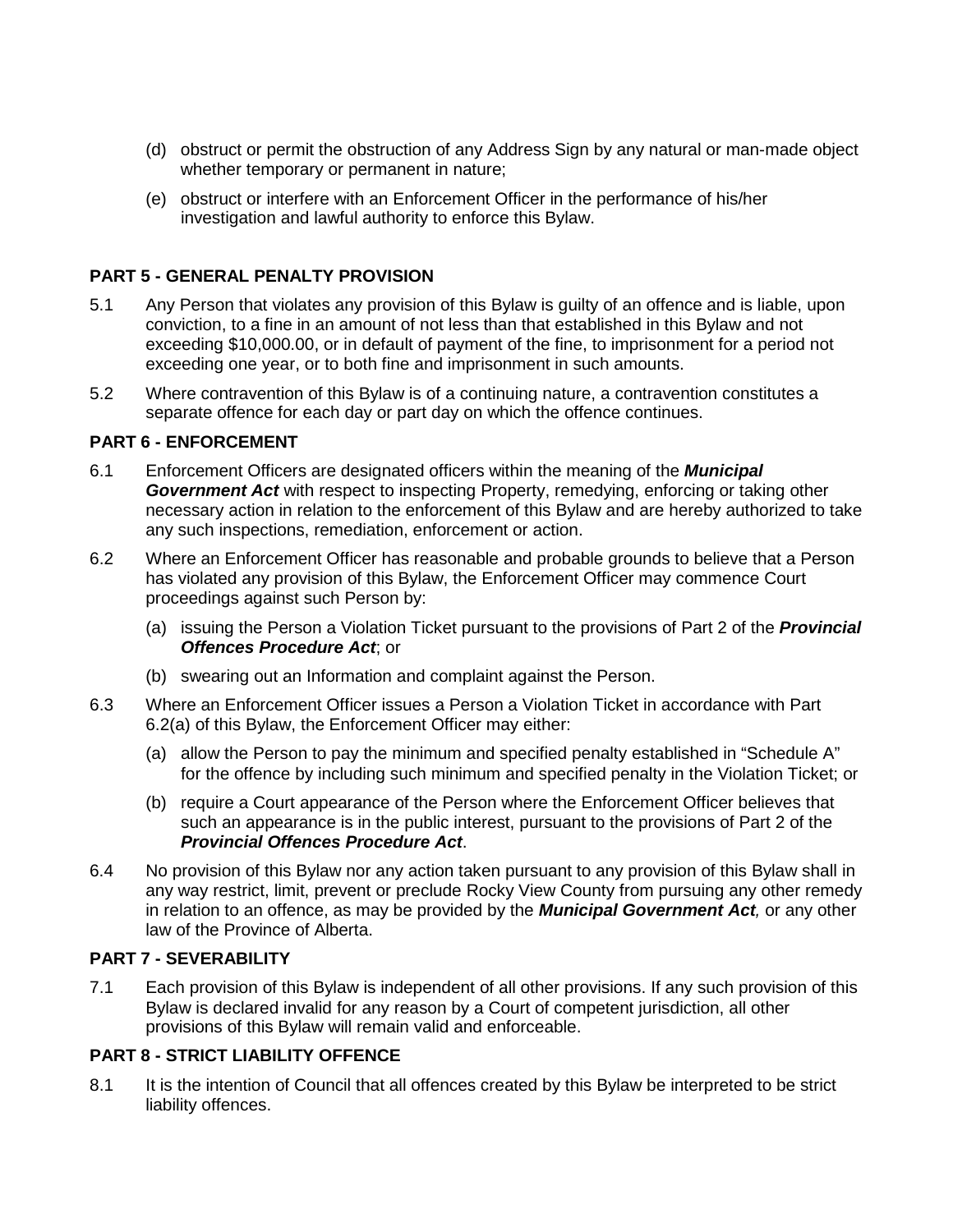#### **PART 9- EFFECTIVE DATE**

- 9.1 Bylaw C-5774-2003 is hereby repealed upon the passing of this bylaw.
- 9.2 Bylaw C-7562-2016 is passed when it receives third reading, and is signed by the Reeve/Deputy Reeve and the CAO or Designate, as per the **Municipal Government Act.**

READ A FIRST TIME IN COUNCIL this READ A SECOND TIME IN COUNCIL this UNANIMOUS PERMISSION FOR THIRD READING READ A THIRD TIME IN COUNCIL this

| 26 <sup>th</sup> day of July | , 2016 |
|------------------------------|--------|
|                              |        |

 $26<sup>th</sup>$  day of July 12016

 $26<sup>th</sup>$  day of July '2016

lay of 2016

CAO or Designate

Date Bylaw Signed